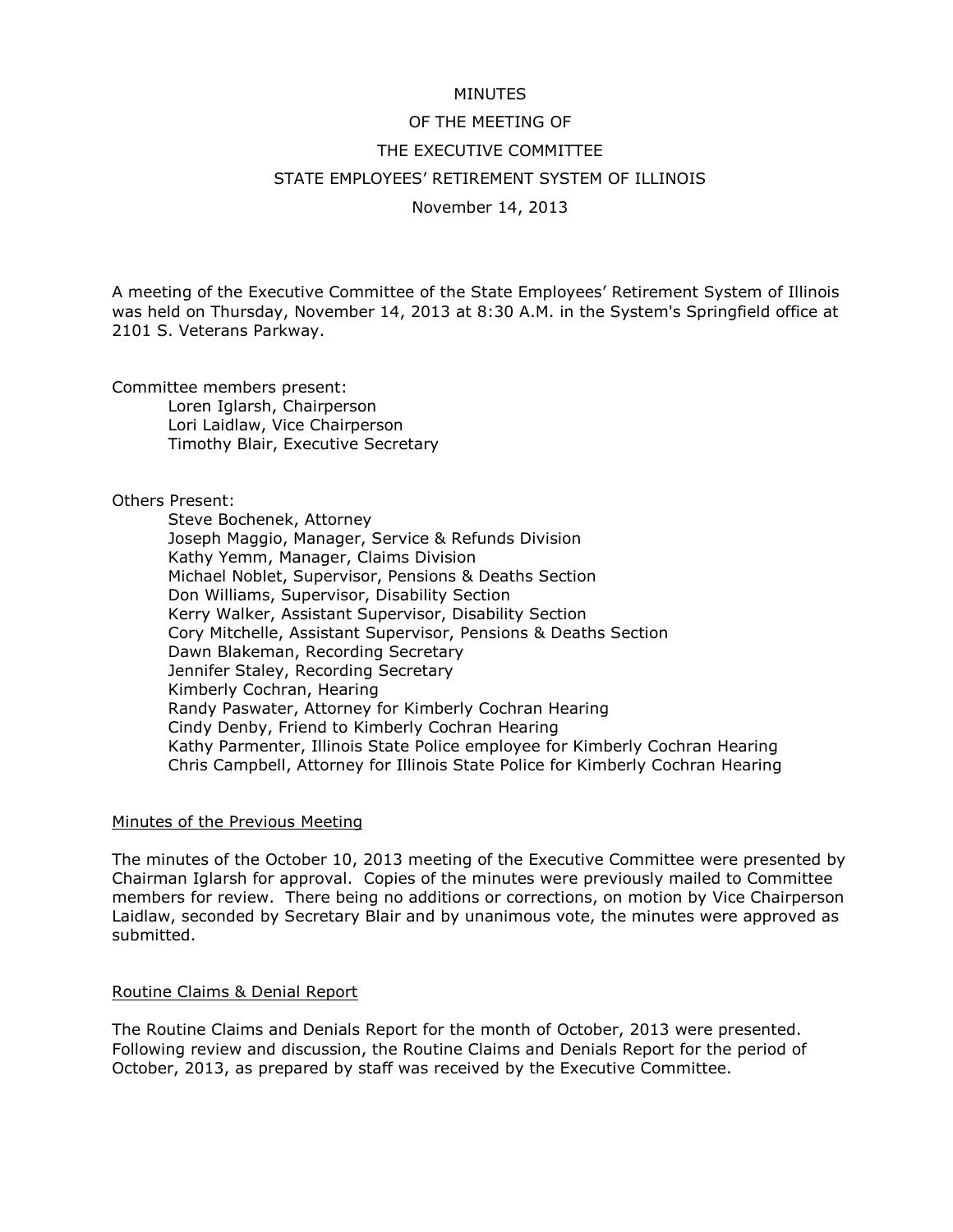### Old Business

Michelle Flowers **Michelle Flowers Michelle Flowers Occupational Disability** The System's attorney submitted a recommendation to deny based on the facts and findings on file in this case for the Committee's review. Following discussion, on motion by Secretary Blair, seconded by Chairman Iglarsh, and by unanimous vote, the Committee accepted Recommendation No. 2013-007.

A copy of this recommendation has been made a part of the member's file.

| Russell Rothchild | Disability/Pension                                                                    |
|-------------------|---------------------------------------------------------------------------------------|
|                   | Mr. Rothchild works for a state agency and has been on occupational leave since 1997. |

Based upon a review of the file and information submitted, the Committee finds Mr. Russell Rothchild worked for a state agency, and was granted a medical leave of absence.

Mr. Rothchild has been receiving a monthly occupational disability benefit since 01/21/1997 with annual increases. As per law his retirement account has been credited with wages and contributions based on his rate when he went off the payroll in 1997 and he will turn 65 on 09/11/2013. His occupational benefit will cease as of 09/30/2013.

Russell Rothchild has sent in an appeal letter dated August 21, 2013.He states that he has been receiving occupational disability for 16 years and receiving annual increases however his rate and average final compensation have stayed the same for 16 years and if he has to go on pension he would lose a considerable amount monthly and that would not be fair to him.

Based on the facts of this case and information submitted, the Committee recommends deferring the appeal of Russell Rothchild at this time.

After some discussion it was noted that 40 ILCS 14-127 states "during occupational disability there shall be credited to the account of the disabled member amounts representing the contributions the member would have made had he remained in active employment in the same position and at the same rate of compensation in effect at the time the disability occurred and that at the age of 65 he shall become entitled to a retirement annuity." Therefore Mr. Rothchild's request to receive the same amount on pension that he is receiving on disability is denied.

Following a review of the file and some discussion, Chairman Iglarsh moved to deny Russell Rothchild's appeal. Secretary Blair seconded and the motion passed unanimously.

New Business

Kimberly Cochran **Pension** 

Kimberly Cochran applied for a retirement annuity from the System with an effective date of September 1, 2013.

During the application process for retirement annuity, Ms. Cochran had elected to participate in the reciprocal option which would give her 80% between SERS and IMRF. However, her pension with IMRF would not begin until age 55 and at that time she was also informed she could only retire reciprocally and receive 80%.

Ms. Cochran informed the technician she would retire independently.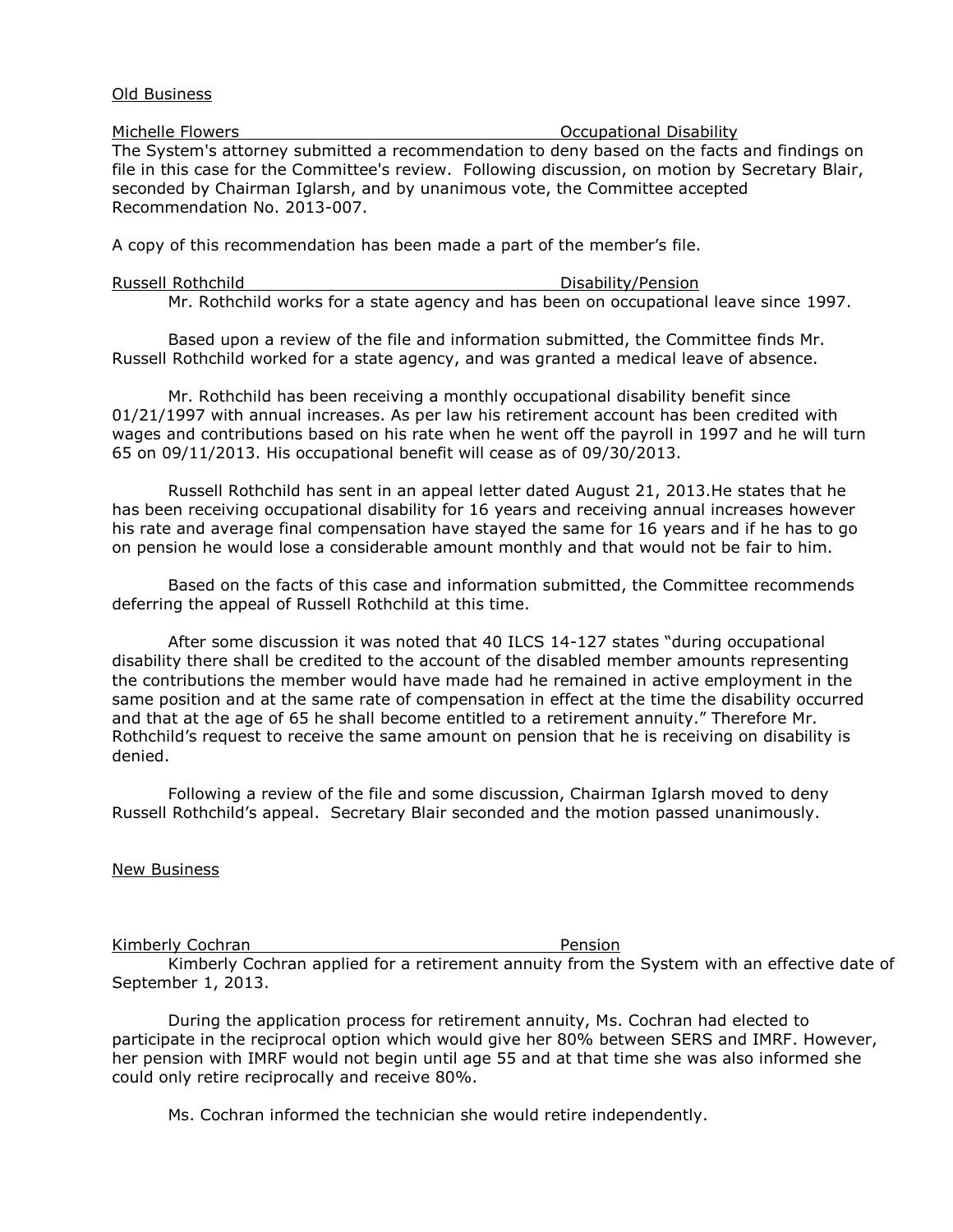At the time Ms. Cochran signed her pension application she had 297 months of service credit, and her agency certified that she had 11 months of unpaid sick days and 5 months of paid sick and vacation days, totaling 78.2499%.

Ms. Kimberly Cochran is requesting to purchase her 6 month qualifying period and to receive her pension at 80%.

Based upon a review of the file and information submitted, the Committee finds Ms. Cochran retired September 1, 2013 and has not cashed her first warrant.

Kimberly Cochran requested a personal hearing and appeared with her attorney Mr. Randy Paswater at this meeting.

Mr. Paswater gave a history of the problems Ms. Cochran has endured throughout her retirement planning. Mr. Paswater is requesting his client be able to purchase the 6 month qualifying period which will give her 79.7499%, and that she be given the other .2501% to reach the 80% she has requested.

Chairman Iglarsh stated that the Committee unanimously agreed that Ms. Cochran could purchase her 6 month qualifying period provided payment is made within 30 days of the billing notice. Attorney Bochenek then suggested the numbers be ran again with a follow up with Illinois State Police to seek the most accurate information available.

Following a review of the file and some discussion, the appeal of Kimberly Cochran was deferred so SERS can re-calculate her pension once ISP confirms the number of unused sick and vacation days.

Rita Corson **Communist Constructs** Corresponding Communist Corresponding Occupational Disability/12 month Rita Corson works for a state agency and a service connected leave of absence was granted.

Ms. Corson's claim for disability benefits was denied due to failure to apply for occupational disability benefits within the proper time frame.

Based upon a review of the file and information submitted, the Committee finds Rita Corson works for a state agency and a service connected leave of absence was granted.

The System did not receive the employee's application for disability benefits within the time limitation pursuant to occupational disability benefits as noted in 40 ILCS 5/14-123, therefore the application was denied.

Ms. Corson submitted a written appeal of the denial of disability benefits due to late filing.

Based on the facts of this case and information submitted, Vice Chairperson Laidlaw moved approval of the appeal of Rita Corson for a waiver of the twelve month filing limitation for occupational disability. Chairman Iglarsh seconded the motion, and all were in favor.

Danny Ford **Calculational Disability**/12 month Danny Ford works for a state agency and a service connected leave of absence was granted.

Mr. Ford's claim for disability benefits was denied due to failure to apply for occupational disability benefits within the proper time frame.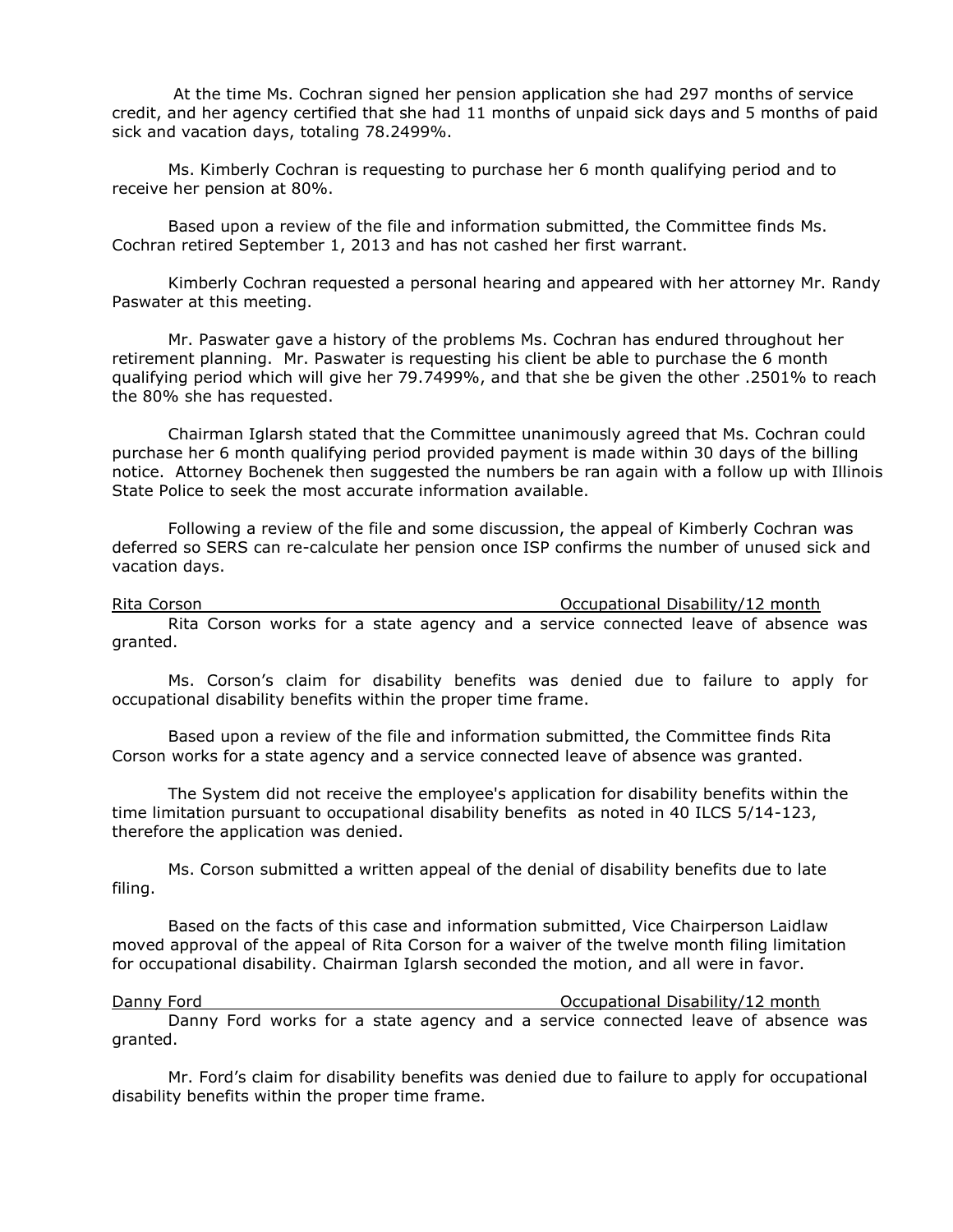Based upon a review of the file and information submitted, the Committee finds Danny Ford works for a state agency and a service connected leave of absence was granted.

The System did not receive the employee's application for disability benefits within the time limitation pursuant to occupational disability benefits as noted in 40 ILCS 5/14-123, therefore the application was denied.

Mr. Ford submitted a written appeal of the denial of disability benefits due to late filing.

Based on the facts of this case and information submitted, Secretary Blair moved approval of the appeal of Danny Ford for a waiver of the twelve month filing limitation for occupational disability. Vice Chairperson Laidlaw seconded the motion, and all were in favor.

Bradley Frieman **Bradley Frieman** Constructional Disability/12 month Bradley Frieman works for a state agency and a service connected leave of absence was granted.

Mr. Frieman's claim for disability benefits was denied due to failure to apply for occupational disability benefits within the proper time frame.

Based upon a review of the file and information submitted, the Committee finds Bradley Frieman works for a state agency and a service connected leave of absence was granted.

The System did not receive the employee's application for disability benefits within the time limitation pursuant to occupational disability benefits as noted in 40 ILCS 5/14-123, therefore the application was denied.

Bradley Frieman submitted a written appeal of the denial of disability benefits due to late filing.

Based on the facts of this case and information submitted, Chairman Iglarsh moved approval of the appeal of Bradley Frieman for a waiver of the twelve month filing limitation for occupational disability. Vice Chairperson Laidlaw seconded the motion, and all were in favor.

Charles Donaldson Occupational Disability/12 month Charles Donaldson works for a state agency and a service connected leave of absence was granted.

Mr. Donaldson's claim for disability benefits was denied due to failure to apply for occupational disability benefits within the proper time frame.

Based upon a review of the file and information submitted, the Committee finds Charles Donaldson works for a state agency and a service connected leave of absence was granted.

The System did not receive the employee's application for disability benefits within the time limitation pursuant to occupational disability benefits as noted in 40 ILCS 5/14-123, therefore the application was denied.

Charles Donaldson submitted a written appeal of the denial of disability benefits due to late filing.

Based on the facts of this case and information submitted, Chairman Iglarsh moved approval of the appeal of Charles Donaldson for a waiver of the twelve month filing limitation for occupational disability. Vice Chairperson Laidlaw seconded the motion, and all were in favor.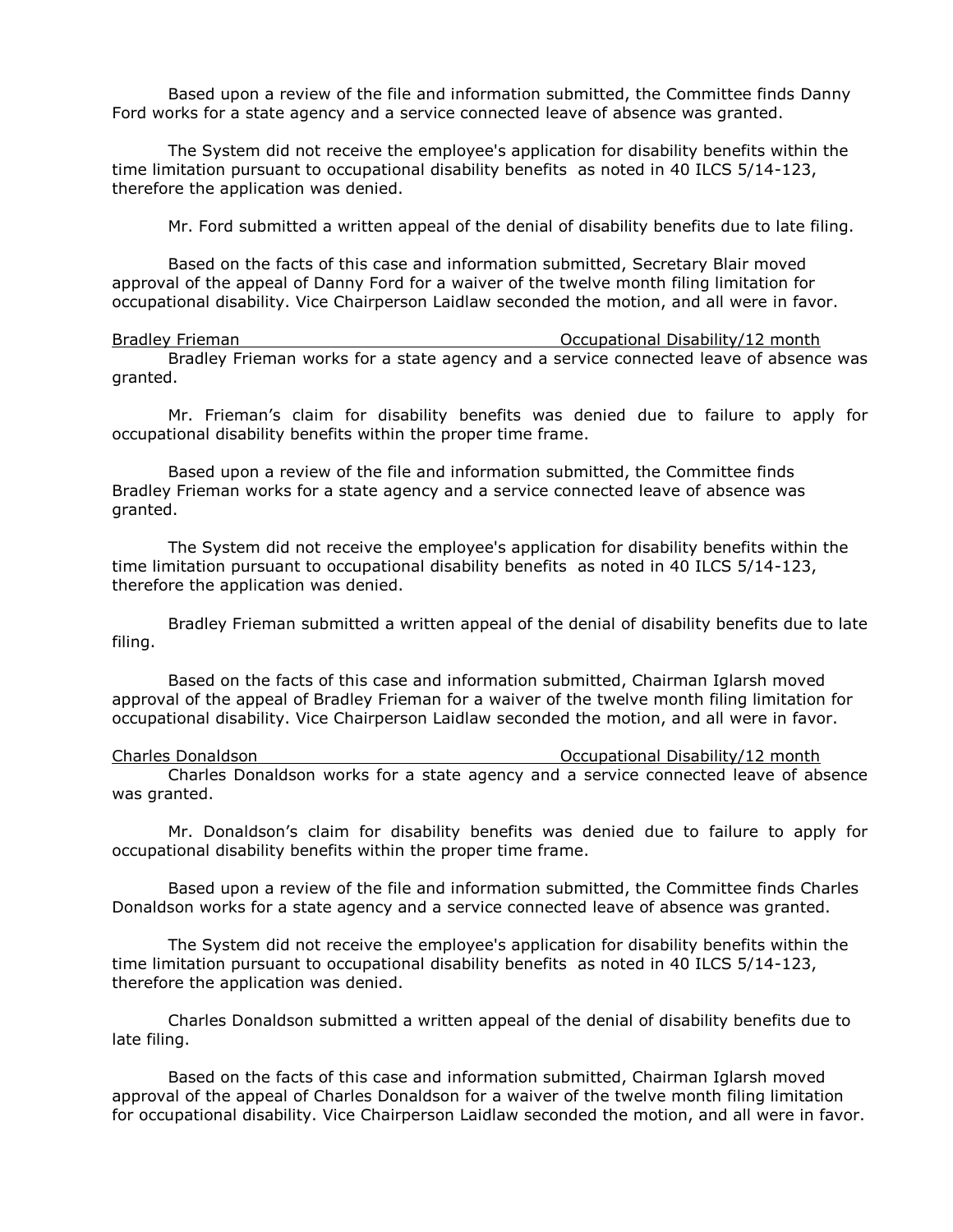### Pension

Larry Portee worked for a state agency. Mr. Portee's application for a retirement annuity was denied due to failure to meet the qualifications for the annuity.

During the retirement annuity application process Mr. Portee was informed he did not qualify for a retirement annuity from SERS he needed 240 months to be eligible and he only had 232.25.

Based on a review of the file and information submitted, it was determined that Mr. Portee worked for a state agency.

Mr. Portee requested and received info to purchase his qualifying period and 2 short leaves. However, he purchased only the 6 month qualifying period which gave him a total of 238.25 credited service still 1 and ¾ month shy.

Mr. Portee is now asking to purchase service credit of 1.75 months so he can start his pension as of July 1, 2013.

Based upon the facts of this case, the information submitted and after some discussion the Executive Committee recommended approval of Larry Portee's appeal to purchase the required months provided payment is made within 30 days of the billing notice. Chairmen Iglarsh motioned for approval and Vice Chairperson Laidlaw seconded the motion. The motion was carried with unanimous approval.

**Joshua Bryant** Survivor waive of Benefits

Christina Bryant passed away on September 23, 2013.

Christina Bryant's surviving son Joshua has sent in a written request to waive his rights to survivor benefits, he is over eighteen and not a full time student and has no plans to enter college.

The waiver of all benefits was executed on November 5, 2013 by Mr. Bryant.

Based on the facts of this case and information submitted, the Committee recommends approving Joshua Bryant's waiver of his rights to a survivor benefit from the System.

Following a review of the file and some discussion, Chairman Iglarsh moved approval of the appeal of Joshua Bryant for a waiver of survivor benefits. Vice Chairperson Laidlaw seconded the motion and all were in favor.

Ruth A. Liehr Service Refund

Ms. Liehr is requesting a written appeal before the Executive Committee to request the return of \$767.73 that she paid for a 4 month refund.

Mr. Joe Maggio, Manager of the Service & Refunds Division stated 2 errors were made in-calculating the repayment.

- 1) The 12 month qualifying period should have been included
- 2) We should have explained to her that she needed at least 12 months to qualify for reciprocity.

Mr. Maggio has recommended the return of the \$767.73.

Following discussion, Chairmen Iglarsh motioned for approval and Vice Chairman Laidlaw second the motion. The motion was carried with unanimous approval.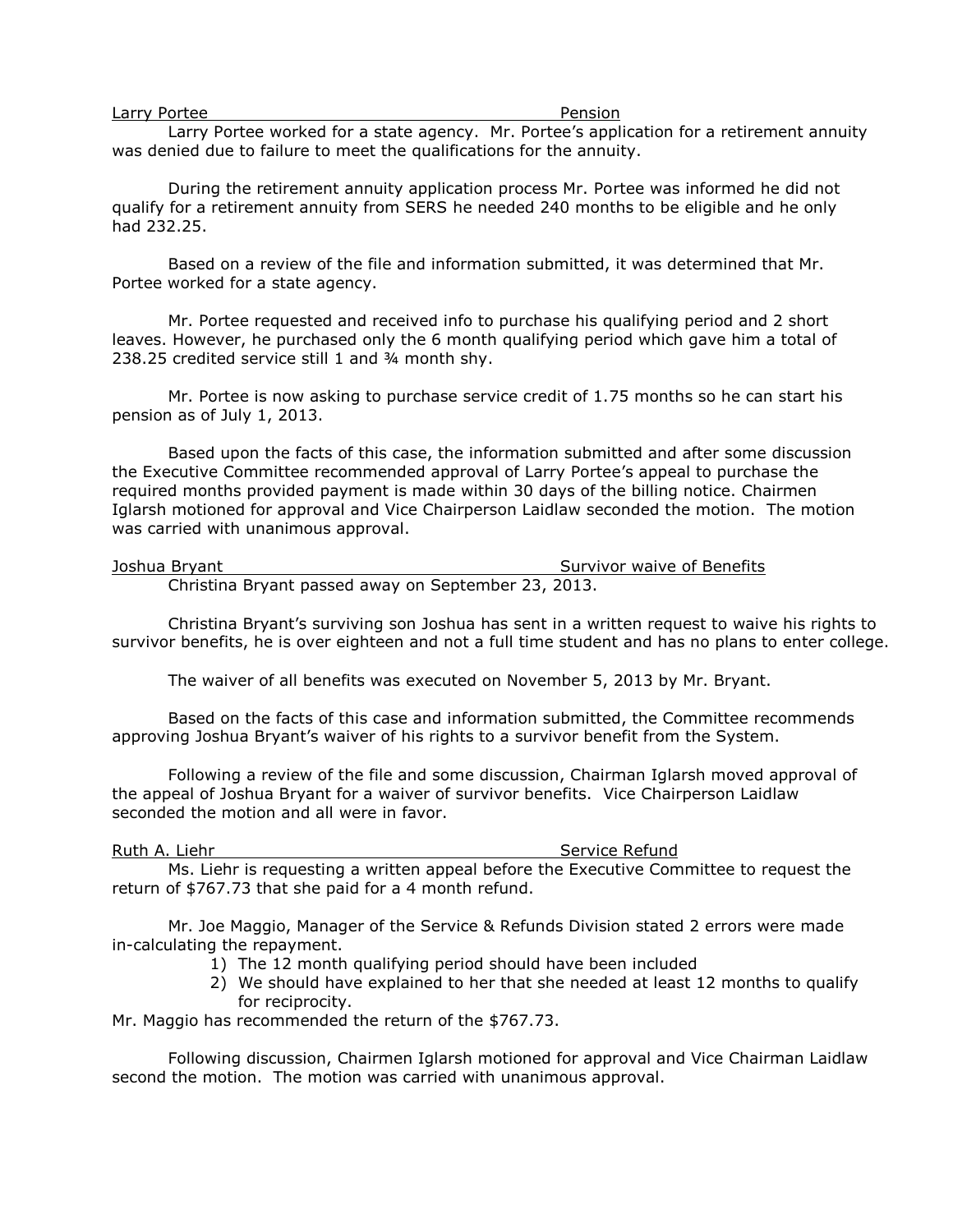### John P. Flynn **Derifying Period Refund**

Mr. Flynn is requesting a written appeal before the Executive Committee to request the return of \$2,883.54 that he paid for a 6 month qualifying period.

Mr. Joe Maggio, Manager of the Service & Refunds Division explained that 1 month of the qualifying period was concurrent with the Illinois Municipal Retirement Fund (IMRF).

After discussion and following a review of the file, the request of John P. Flynn was deferred so that Mr. Joe Maggio, Manager of the Service & Refunds Division can show Mr. Flynn the difference in his pension if he was to leave the money in his account.

# Howard L. Jeffries **Military Service Refund**

Mr. Howard L. Jeffries is requesting in a written appeal before the Executive Committee a refund of \$34,329.32 that he paid for 32 months of military service.

Mr. Jeffries thought he could retire earlier if he purchased the 32 months of military service credit.

After a review of the file and some discussion, the written appeal of Howard L. Jeffries was deferred until estimates can be provided to show Mr. Jeffries the difference in his benefit.

Heidi Scott Service/Purchase of Suspension Time Heidi Scott is requesting a written appeal with the Executive Committee. She is requesting that she be allowed to establish creditable service for the period of December 10, 2012 through April 14, 2013.

In a letter to Ms. Scott dated August 12, 2013, from Service & Refunds Division it explained that our records indicate at that time she was on suspension/dockage time; therefore, she is not eligible to purchase this time.

In a letter to the Executive Committee and Secretary Blair, Ms. Heidi Scott explains why she feels she's entitled to the time in question.

After review of the file and the information submitted, Secretary Blair moved to deny the appeal of Heidi Scott. Chairman Iglarsh seconded the motion and all were in favor.

Joseph Lopez **Service**/Interest on Purchase Joseph Lopez is requesting to pay for his 6 month qualifying period without paying the additional \$18.39 interest due since his payment was not received on time.

Mr. Lopez missed payroll payments while he was on disability and his payment was not received within 30 days; he owes interest of \$18.39.

Mr. Lopez insists he mailed the check for the payment on September 6, 2013; however, the envelope is postmarked October 1, 2013.

Following a review of the file and some discussion, Chairman Iglarsh moved to deny the appeal of Joseph Lopez. Executive Secretary Blair seconded the motion, and all were in favor.

### Catherine L. Olivos **Write-Off**

This account became eligible for a write off in June, 1996. Contributions in the amount of \$25.99 were written off on June 25, 1996. Ms. Olivos has requested to establish service credit.